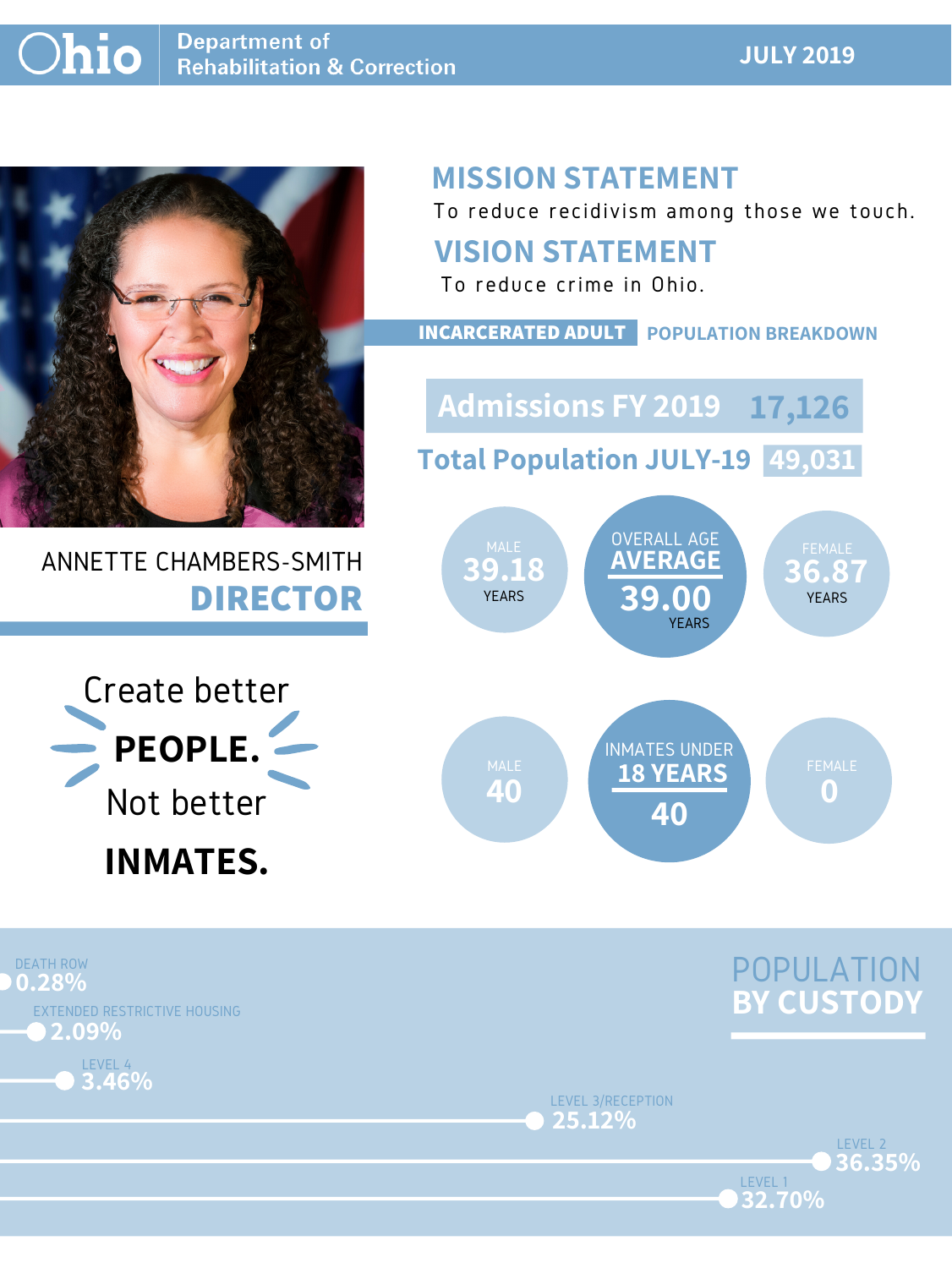Other Race 1,558 **3.18% 44.92% 52.31%** Black 22,023 White 25,450 **8.04%** Female 3,943

Male 45,088

#### **91.96%**

# INMATE RELEASES

| <b>Total CY 2018</b>                       | 22,617 |
|--------------------------------------------|--------|
| <b>Releases to Supervision</b>             | 16,414 |
| To Parole                                  | 134    |
| To Post Release Control                    | 9,754  |
| To Transitional Control/Treatment Transfer | 4,367  |
| To Judicial Release                        | 2,159  |
| <b>Releases Without Supervision</b>        | 6,180  |
| Miscellaneous Releases                     | 23     |
| *Excludes Deaths                           |        |



### **Monthly Community Supervision Count**

| <b>Community Control</b>    | 8,347  |
|-----------------------------|--------|
| <b>Interstate Compact</b>   | 4,039  |
| <b>Intervention in Lieu</b> | 880    |
| <b>Judicial Release</b>     | 1,357  |
| <b>PRC/Parole</b>           | 20,466 |

### **Staff Profile** Total Staff **12,278**

### Total Corrections Officers (CO) Inmate To Correction Officer Ratio **6,674 6.6:1**

Total Parole Officers (PO)

**489**